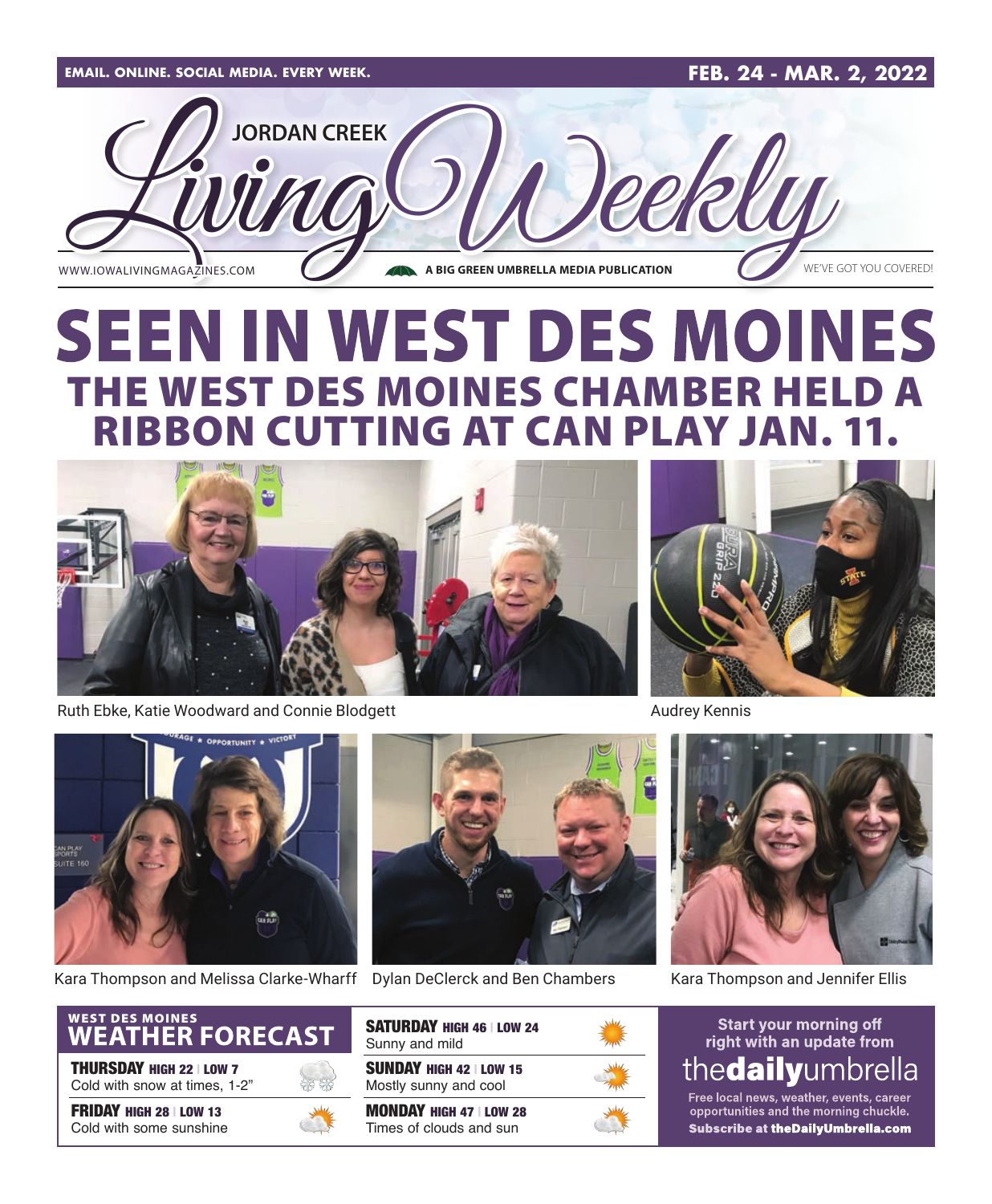FROM THE PUBLISHER

# HELP ME, EARL TUPPER

Earl Tupper likely never imagined the frustrating matching game that occurs in American homes after meals. When he created his plastic storage containers with airtight seals 75 years ago, he must have thought that he revolutionized leftover food storage. And he did, if you can find the lids to those containers.

Somewhere between the time when we purchase Tupperware and when I need to use them, either the lid or the container plays an incredible game of hide and seek. Where do they go? And without their partner? I don't understand how this happens. The lids seem to be the main culprit, at least in our home. We have dozens of containers and, theoretically, we should have dozens of matching lids. Not so. But we can't throw them away quite yet, because in some Houdini-inspired way, they sometimes reappear. I don't get it.

I dread opening the cupboard from hell where the Tupperware is

stored. I especially abhor the 2-ounce container, which Jolene says is essential for taking salad dressing to work,



that tumbles out each time I open the door.

Every so often, we partake in a Tupperware purge. And thank goodness. My obsessivecompulsive behaviors are then in check, at least for a week or two.

I once bought a knock-off brand of storage containers with the lids attached. Ingenious, I thought. Jolene hated them, as she said they did not stack well. They not-somysteriously disappeared.

I know I am not alone with this Tupperware match-up frustration, as a simple online search for how to store Tupperware lids and containers shows a month's worth of reading on how to improve this process. I have tried many of the suggestions. Putting the lids sideways in one of the larger

containers seemed like a good plan, but I feel like a toddler trying to put the round peg in the square hole after I fail at matching attempt No. 6. Meanwhile, the lids still disappear, and I am fully convinced that they are in the attic with my single socks, all laughing at me.

Earl Tupper died in 1983, but I have faith that he is still with us in an Obi-Wan Kenobi type of way. The Tupperware website says the company is driven by the desire to help save time, money, space, food and energy for people around the world. Now if they could just somehow assist me in finding the lids. Help me, Earl Tupper, you are my only hope.

Have a great week, and thanks for reading.

#### **Shane Goodman**

President and Publisher



Big Green Umbrella Media shane@dmcityview.com 515-953-4822, ext. 305

**JORDAN CREEK** )eekly

**A publication of Big Green Umbrella Media, Inc. Address:** 8101 Birchwood Court, Suite, D, Johnston, IA 50131 **Website:** [www.iowalivingmagazines.com](http://www.iowalivingmagazines.com)



**News contact** Tammy Pearson 515-953-4822, ext. 302 [tammy@iowalivingmagazines.com](mailto:tammy@iowalivingmagazines.com)



**Advertising contact** Martha Munro 515-321-5246 [martha@iowalivingmagazines.com](mailto:martha@iowalivingmagazines.com)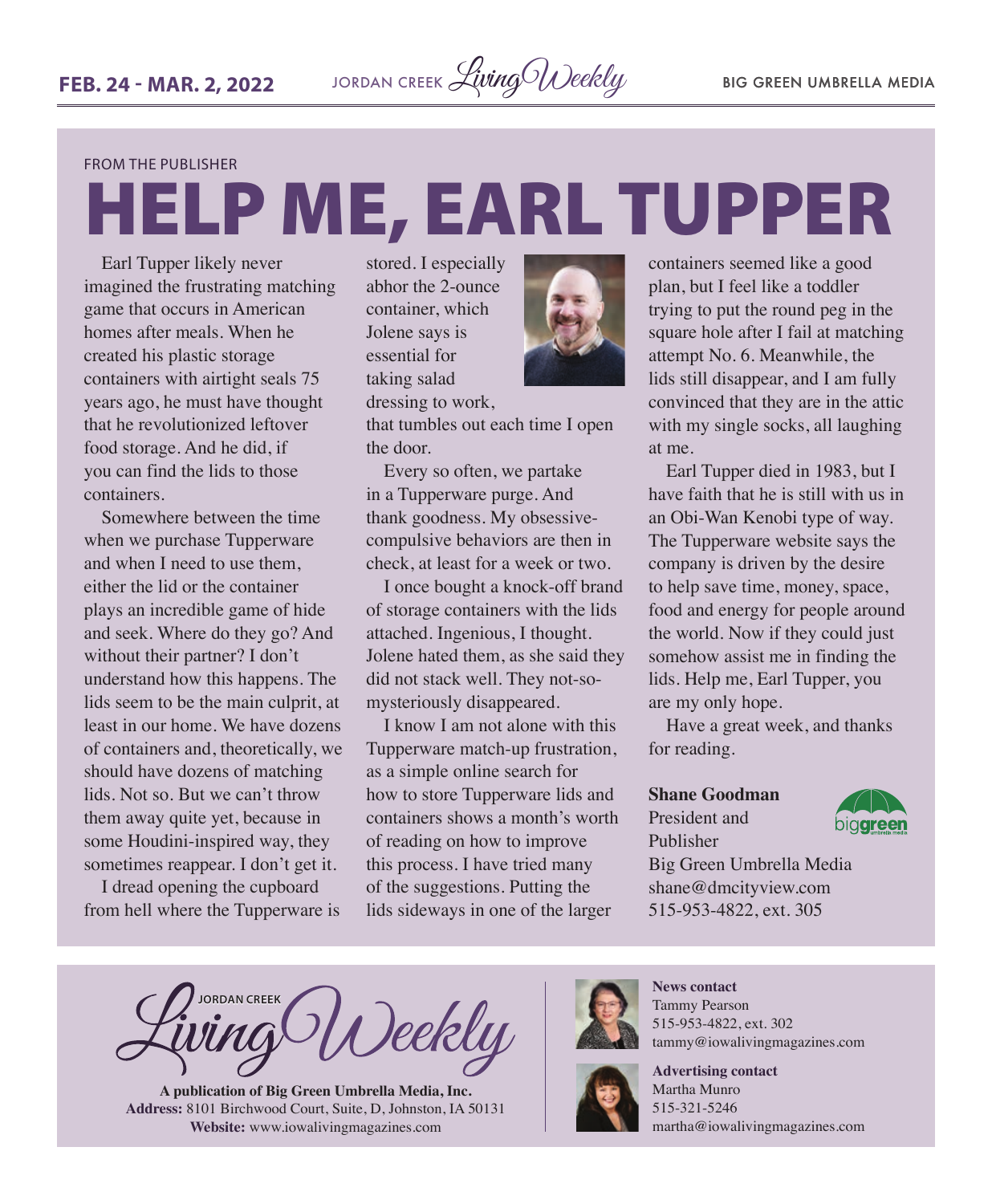BIG GREEN UMBRELLA MEDIA JORDAN CREEK *Living Weekly* FEB. 24 - MAR. 2, 2022

# HEALTHIEST STATE AWARDS ANNOUNCED

The Healthiest State Initiative has announced the winners of the 2022 Healthiest State Annual Awards. The winners were recognized for their efforts to improve the physical, social and emotional wellbeing of their students, employees and fellow Iowans.

Winner in the Workplace, Medium category was Merchants Bonding Company (West Des Moines).

Winner in Health Care was UnityPoint Clinic Pediatrics – Walnut Creek (West Des Moines)  $\blacksquare$ 

# SPIRIT OF CHANDY SCHOLARSHIP OFFERED

For the ninth year, Bank Iowa is offering graduating high school seniors in the Des Moines area an opportunity to apply for the Spirit of Chandy Scholarship. Bank Iowa annually awards up to 20 \$500 scholarships to commendable high school students across the state.

The application deadline is March 25, and recipients will be announced in May. To apply for the scholarship, visit [https://www.bankiowa.bank/](https://www.bankiowa.bank/about-us/spirit-of-chandy-scholarship) [about-us/spirit-of-chandy-scholarship](https://www.bankiowa.bank/about-us/spirit-of-chandy-scholarship)  $\blacksquare$ 

## WEST DES MOINES COMMUNITY POLICE ACADEMY

The Community Police Academy provides participants a first hand look at how the West Des Moines Police Department does business and why they do what they do.

Dates are Thursdays, March 10 to May 19, 6:30-8:30 p.m. for sessions 2-8 and 6:30-9 p.m. for sessions 1 and 9.

Classes are held at the West Des Moines Law Enforcement Center, 250 Mills Civic Parkway.

Applications are available at the West Des Moines Police Department or online at [www.wdm.iowa.gov/police.](http://www.wdm.iowa.gov/police) Deadline is March 4 and fee is \$30. Applicants must be 18 or older, must submit to a background check, and participate in at least 8 sessions.

Topics will include hiring, training, crime scene investigations, deescalation techniques, VirTra simulator and more. Sessions are interactive and hands on. A two-hour ride-a-long with a patrol officer is included.  $\blacksquare$ 

# SAVE A LIFE: LEARN CPR

Knowing how to perform CPR can safe a life. Around 70% of outof-hospital cardiac arrests happen at home, so you're more likely to perform CPR on someone you know. A cardiac patient's chance of becoming a long-term survivor are more than doubled if someone on scene administers prompt CPR.

If you are interested in becoming certified in CPR, West Des Moines Emergency Medical Services offers CPR courses. Call 515-273-0768 or email [Julie.Powell@wdm.iowa.gov](mailto:Julie.Powell@wdm.iowa.gov) to register.  $\blacksquare$ 

## DMACC WEST'S CILIVE!

In its 13th year, this year's theme for DMACC West's ciLive! (Celebrate! Innovation) is "Go Boldly" and focuses on innovation, imagination and inspiration through storytelling. Being held virtually March 9-10, it features 12 wellknown thought leaders, entertainers and entrepreneurs. The event is free and open to the public. Speakers include Dr. Talithia Williams, host of "NOVA Wonders" on PBS, and actor John de Lancie, of "Star Trek, Breaking Bad." A concert by country musician and songwriter George Ducas concludes the series on March 10 at 1:30 p.m. For more information about ciWeek, visit: [https://dmacc.edu/ciweek/Pages/](https://dmacc.edu/ciweek/Pages/welcome.aspx) [welcome.aspx](https://dmacc.edu/ciweek/Pages/welcome.aspx).  $\blacksquare$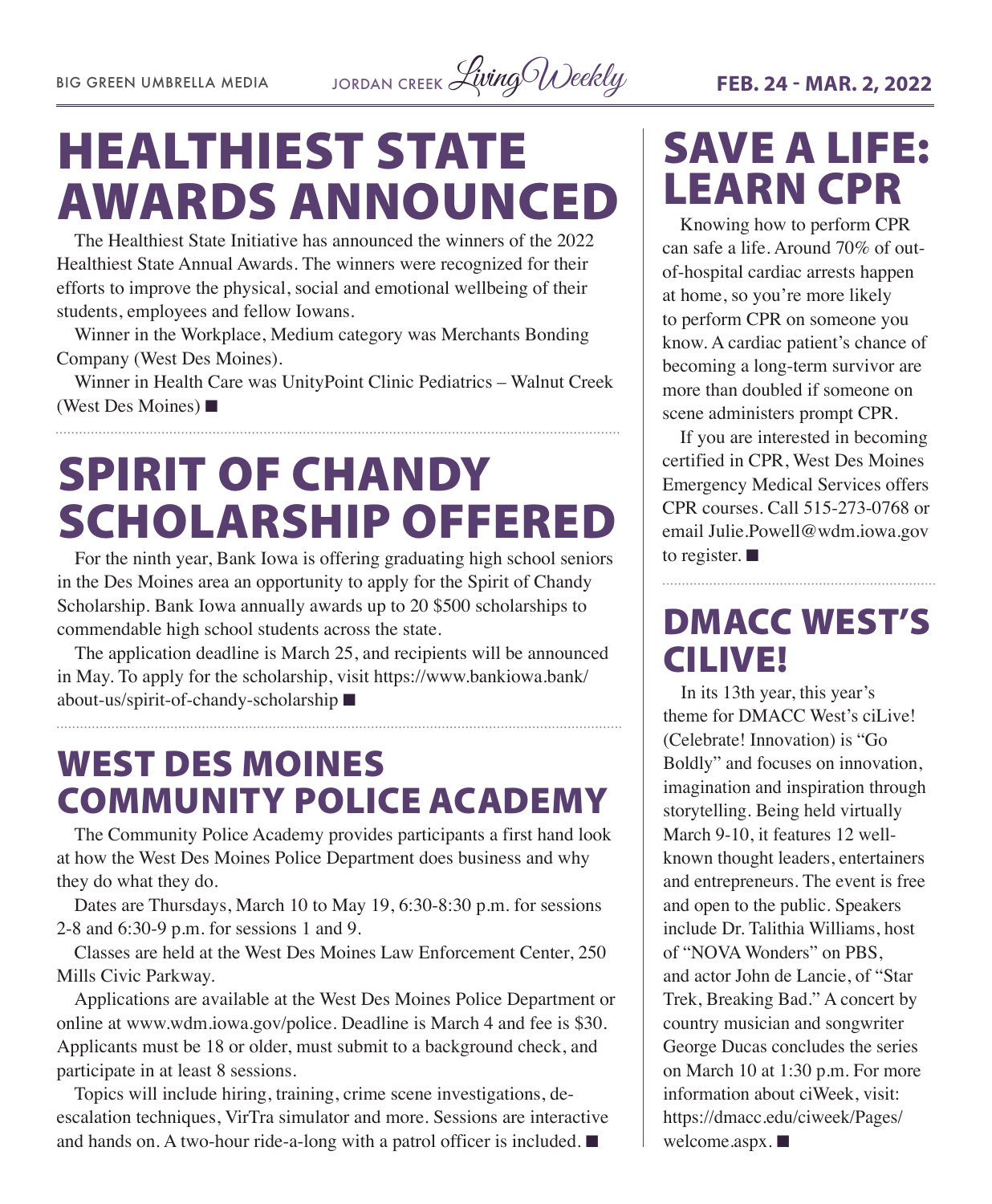

#### **EVENTS IN THE AREA EMAIL YOUR EVENT INFORMATION TO<br>TAMMY@IOWALIVINGMAGAZINES.COM**



All photos by Dave-Penney

#### 'SANAA YA SANAA' **Feb. 26**

#### **Greater Des Moines Botanical Garden**

Gateway Dance Theatre is celebrating its 50th year and is presenting a special Black History program with guest of honor Simon Estes. Admission is free to "SANAA YA SANAA," Swahili for "Art in Art," but freewill donations will be welcomed. Masks required. Register for a free ticket and a raffle online [https://docs.](https://docs.google.com/forms/d/e/1FAIpQLScfRVCih3R7L53d--GmKRz3Q10rAS9FLikAEb5gl_xg_qCpHA/viewform) [google.com/forms/d/e/1FAIpQLScfRVCih3R7L53d--](https://docs.google.com/forms/d/e/1FAIpQLScfRVCih3R7L53d--GmKRz3Q10rAS9FLikAEb5gl_xg_qCpHA/viewform) [GmKRz3Q10rAS9FLikAEb5gl\\_xg\\_qCpHA/viewform.](https://docs.google.com/forms/d/e/1FAIpQLScfRVCih3R7L53d--GmKRz3Q10rAS9FLikAEb5gl_xg_qCpHA/viewform)

### 'LIVING AMERICAN COMPOSERS'

#### **Sunday, March 6, 3-4 p.m. Franklin Junior High, 4801 Franklin, Des Moines**

The Central Iowa Wind Ensemble will be performing its "Living American Composers" concert. The brilliance and legacy of a composer's musical output is often not fully realized until long after their death. This concert features stunning works by American composers who are alive, well and composing music for bands, orchestras and choirs. The works in this program represent the energy and "joie de vivre" of the American spirit that inspired these artists to write such amazing music. Those American composers include John Williams ("Jaws," eight of the "Star Wars" movies, "E.T." and the first three "Harry Potter" films), Michael Miller, Samuel R. Hazo, and Robert Jager (from 1962 to 1965 he was arranger/composer for the U.S. Navy Armed Forces School of Music).

Admission is free. Tickets are available at [https://](https://www.ciwe.org/living-american/) [www.ciwe.org/living-american/](https://www.ciwe.org/living-american/).

### 'BLACK WOMEN OF DISTINCTION' EXHIBIT

**Now through April 30 Reception: Sunday, March 20, 1-3 p.m. with artist talk at 2 p.m. Artisan Gallery 218, 218 Fifth St., Valley Junction**



The images of ten influential

women will be part of the Artisan Gallery 218 exhibit "Black Women of Distinction" celebrating Black History Month. "Amanda Gorman" is a new acrylic collage portrait and part of the exhibit. Artist Marybeth Heikes was inspired by the Black Lives Matter movement after the death of George Floyd to create her series. Electing the first black woman, Kamala Harris, as vice president also influenced Marybeth in her endeavor. Her concept was to create a series of portraits from acrylic collage, demonstrating the impact of these women.

### THE DES MOINES ARTS FESTIVAL'S REVEAL

#### **Thursday, March 3, 5-8 p.m. Franklin Jr. High, 4801 Franklin Ave., Des Moines**

The Des Moines Arts Festival, presented by Nationwide, announced that REVEAL, presented by Foster Group, returns. This is the exclusive first look at the artists invited to the June Festival. The event raises awareness and funds to support arts education and artist professional development. The event includes, from 5-6:30 p.m., classes, activities, dinner and libations; and, from 6:30-8 p.m., the artist reveal. The event also features a 50/50 Raffle with one winner taking home 50% of the proceeds in Art Bucks to spend with the artist of their choice at the 25th Anniversary Des Moines Arts Festival, June 24 – 26. The remaining 50%, as well as other event proceeds, benefits the Festival's work in arts education and development.

Tickets for REVEAL are available online at [www.](http://www.desmoinesartfestival.org/reveal) [desmoinesartfestival.org/reveal](http://www.desmoinesartfestival.org/reveal). ■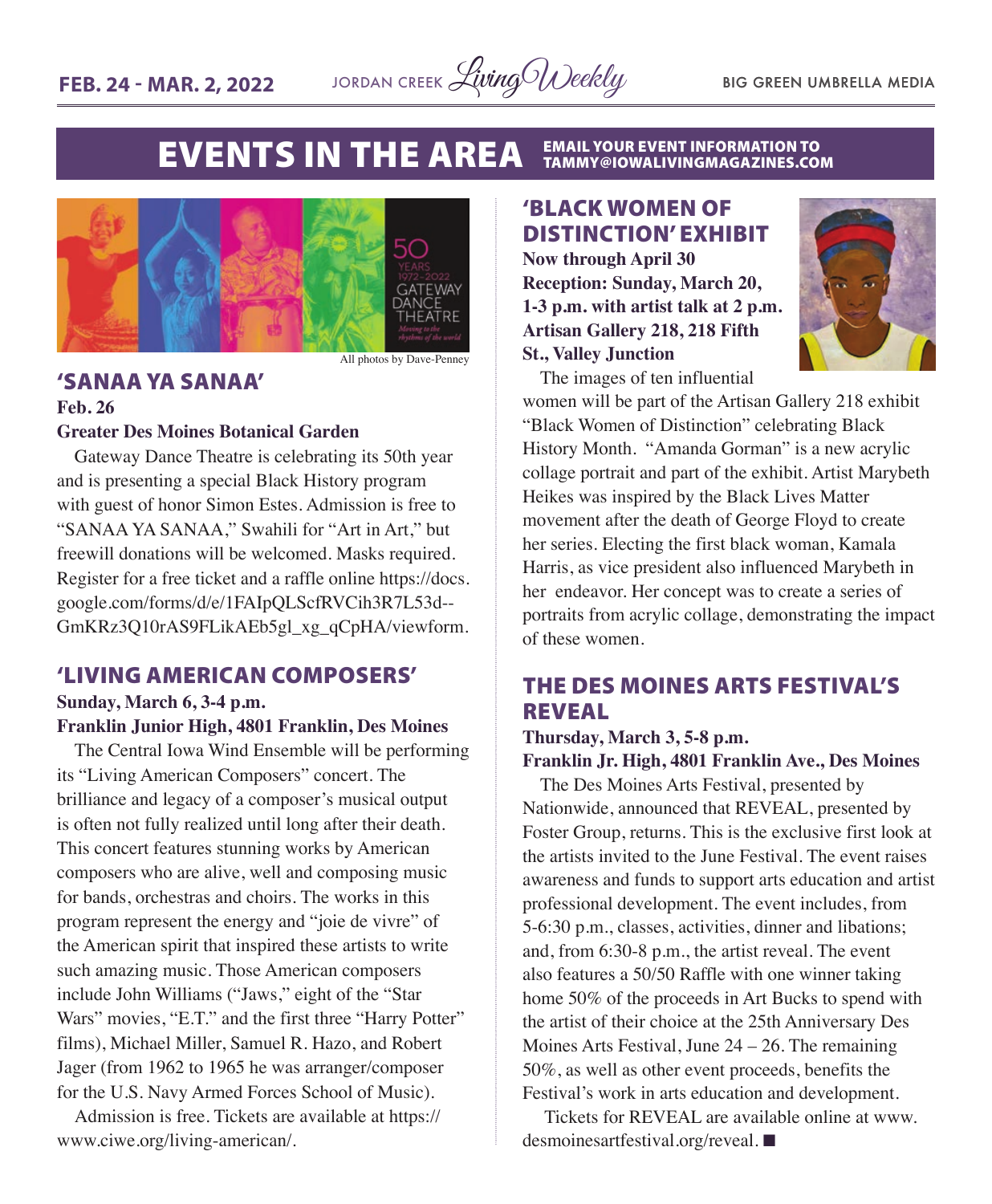

# FUNERAL NOTICES

*Funeral notices can be emailed to tammy@iowalivingmagazines.com and run for free.*

#### **AMY BETH BRODY**

Amy Beth Brody was born in Rochester, New York, on March 7, 1961. In 1984, she met Brad, and they shared 36 years of marriage. They had two children, Zachary and Brittany. Amy died suddenly on Feb. 21, 2022. She is survived by her husband, Bradley Brody; son, Zachary (Katie Whitlow) Brody; daughter, Brittany (Samuel) Blaustein; and many other relatives and friends.

The funeral service will be held on Thursday, Feb. 24, 2022, at 1:30 p.m. at Tifereth Israel Synagogue, with Rabbi Barton officiating. Interment will be at Jewish Glendale Cemetery, immediately following

the service. Shiva will be private. Online condolences are welcome at [www.IlesCares.com.](http://www.IlesCares.com) Arrangements are by Iles Dunn's Chapel. **■** 

#### **LOIS FERN HOWARD**

Lois Fern Howard, affectionately known as "Grandma Pie," died peacefully in her home, Feb. 19, 2022, surrounded by generations of family. Lois was born in Burnside and grew up in a rural setting. Traveling to California during the war to live with a sister whose husband was deployed, Lois met Victor Arnold Howard. They were married on April 18, 1946, and moved to West Des Moines. Shortly after the birth of their fourth son, Lois was widowed and left to raise the boys, ages 6, 4, 2 and 3 weeks. She retired in her late 80s from Guide One Insurance. She also worked as a receptionist for Dr. Hess and

as a cashier at Magic Car Wash. She was a member of West Des Moines United Methodist and Rebekah Circle. Lois is survived by her four sons: William (Lynne), Gregory (Christine), Doug (Deb), and James and other relatives and friends.

Visitation is Thursday, Feb. 24, 6-8 p.m. at McLaren's Resthaven Chapel, 801 19th St., West Des Moines. Funeral service is Friday, Feb. 25, 10-11 a.m. at West Des Moines Methodist Church, 720 Grand Ave. Burial will follow at Resthaven Cemetery.

#### **PATRICIA SEILER**

Patricia Seiler, 79, of West Des Moines, died Feb. 19, 2022. She was born in Sioux Falls, South Dakota. On Oct. 20, 1962, she married Richard G. Seiler Sr. Together, they had five children. He preceded her in death She was a member of the Sacred Heart Parish and the treasurer of the Catholic Widow and Widowers group where she enjoyed activities with the club.

She is survived by her children, Deborah Studer, Richard Jr. (Theresa), Patrick (Kirsten), Robert (Amy), and David (Kelly), and other relatives and friends.

Visitation will be held 5-7 p.m. Thursday, Feb. 24, at Brooks Funeral Care, 7975 University Blvd., Des Moines. Funeral service will be held at 10 a.m. Friday, Feb. 25, at Sacred Heart Church, 1627 Grand Ave., West Des Moines, with a burial to follow at Jordan Cemetery, 3500 Fuller Road, West Des Moines.

#### **FRED SPUZELLO**

Fred Spuzello, 85, a Des Moines native and longtime resident of West Des Moines, died Feb. 14, 2022. He was a graduate of Tech High School and a long-time business entrepreneur. He is survived by his wife, Mary (Kleinschmidt), his children Dawn (Dale) Johnson, Deb Olson, Tony (Megan), Theresa (Jordan) Agey, and Tanner (Jenn); and other relatives and friends.  $\blacksquare$ 







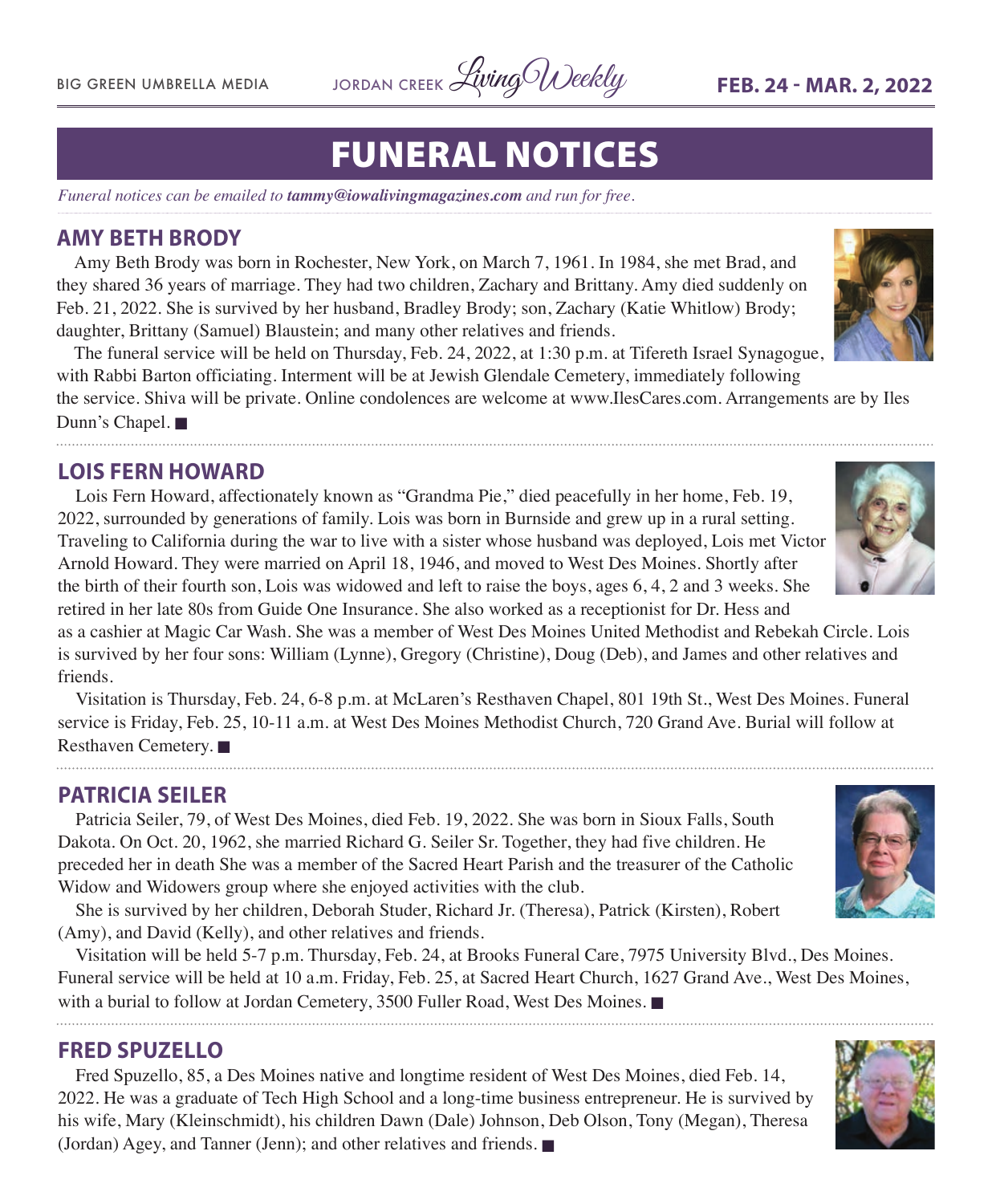

RECIPE

# DELICIOUSLY HEALTHY DISHES FROM SWEET TO SAVORY



*(Family Features)* Supplementing meals and snacks with powerful, versatile ingredients can take healthy eating from bland and boring to delicious and adventurous.

Take your breakfasts, appetizers, dinners and desserts to new heights while maintaining nutrition goals with naturally nutritious and surprisingly versatile California Prunes. Rich and smooth with an ability to enhance both sweet and savory flavors, they can expand your menu with nearly endless powerful pairing options.

One serving of 4-5 prunes packs a powerful punch of vitamins, minerals, antioxidants and fiber. Together, these nutrients form a web of vital functions that support overall health.

Whole, diced or pureed, the versatility of prunes allows you to enhance the flavor of recipes from morning to night in dishes like Citrus Breakfast Toast, which brings together vitamin B6 and copper from prunes and vitamin C from citrus to support a healthy immune system.

### CITRUS BREAKFAST TOAST

**Prep time:** 13 minutes **Cook time:** 2 minutes **Servings:** 2

**Prune Puree:**  16 ounces pitted California Prunes 1/2 cup hot water

1 large citrus fruit, peels and piths removed with knife, sliced into rounds 1 1/2 tablespoons raw sugar 4 tablespoons sunflower butter 2 slices whole-grain sourdough bread, toasted to desired darkness 2 tablespoons prune puree 1 tablespoon sunflower seeds 2 California Prunes, finely diced

**To make prune puree:** In blender, pulse prunes and water to combine then blend until smooth, pourable consistency forms, scraping sides, if necessary. Store in airtight container up to 4 weeks.

**To make bruleed citrus wheels:** Place citrus wheels on baking sheet and divide sugar evenly among each piece. Using circular motion, pass flame of culinary torch repeatedly over sugar until it boils and turns lightly charred and amber.

**To build toast:** Spread 2 tablespoons sunflower butter on each piece of toast. Top each with 1 tablespoon prune puree spread evenly across sunflower butter. Sprinkle each evenly with sunflower seeds and diced prunes. Top each with half broiled citrus and serve.

**Alteration:** Use broiler set on high instead of culinary torch to caramelize sugar.

Find more recipe ideas at [CaliforniaPrunes.org](http://CaliforniaPrunes.org).  $\blacksquare$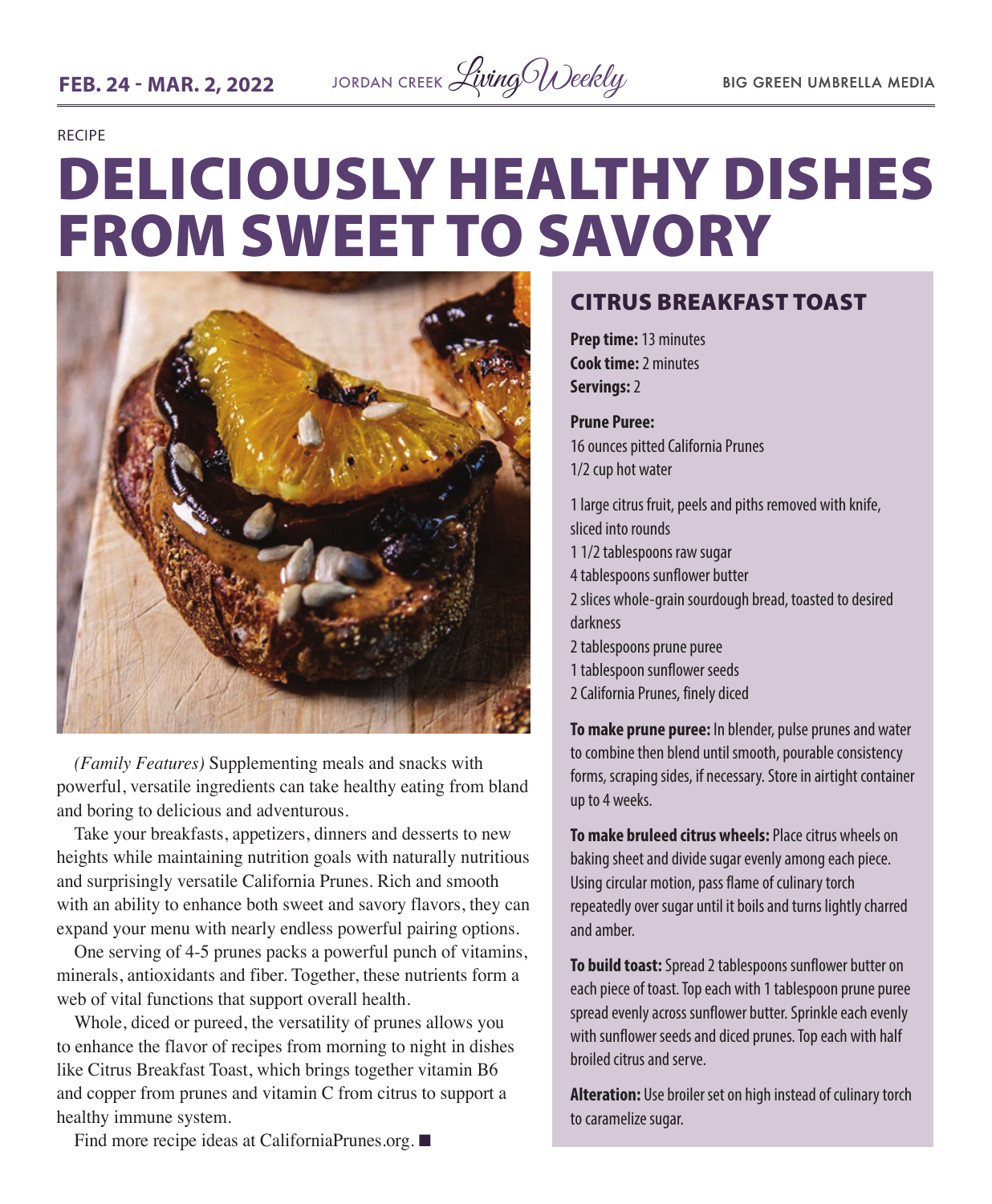

### FILM REVIEWS **By Michael C. Woody**

#### 'THE TENDER BAR'

George Clooney directs and Ben Affleck stars as an uncle keeping a close eye on his sister's adolescent son. A small, charming film about a dysfunctional family full of love and a heaping dose of crazy.

**Grade: B+**

#### 'TICK TICK BOOM!'

This is one of my big surprises of the year. Andrew Garfield plays Jonathan Larson, a struggling playwright trying to launch his first play on Broadway, or off Broadway, or in the back room of a store. He just wants to succeed. Garfield should get an Oscar nomination. The film is charming and packs quite the emotional punch!

**Grade: A**

#### 'THE TRAGEDY OF MACBETH'

I will admit that a black-and-white movie written by the Bard, starring Denzel Washington and Frances McDormand, directed by one of the Coen brothers (and McDormand's husband Joel) had my attention. Unfortunately, not for long. The movie looks great, the actors are excellent, the photography is stunning, and the Shakespearian dialect is near perfect… maybe too perfect. I was an English major, and I still struggled to understand what was going on and what was being said. But the movie looks great.

**Grade: C+**

#### 'THE UNFORGIVABLE'

Sandra Bullock plays a woman released from prison for a heinous crime that she was involved with many years previously in which a police officer lost his life. No one seems to be particularly happy to see her out of prison. Not what you expect from Bullock, but she carries it well.

**Grade: B**

*Michael C. Woody has been reviewing movies on radio and television since 1986 and can be heard talking movies every Wednesday afternoon at 2:30 p.m. on KXn0 106.3 with Keith Murphy and Andy Fales. You can also follow him on Twitter at MrMovieDSM.* 





'THE TENDER BAR'



'TICK TICK BOOM!'



'THE TRAGEDY OF MACBETH'



'THE UNFORGIVABLE'